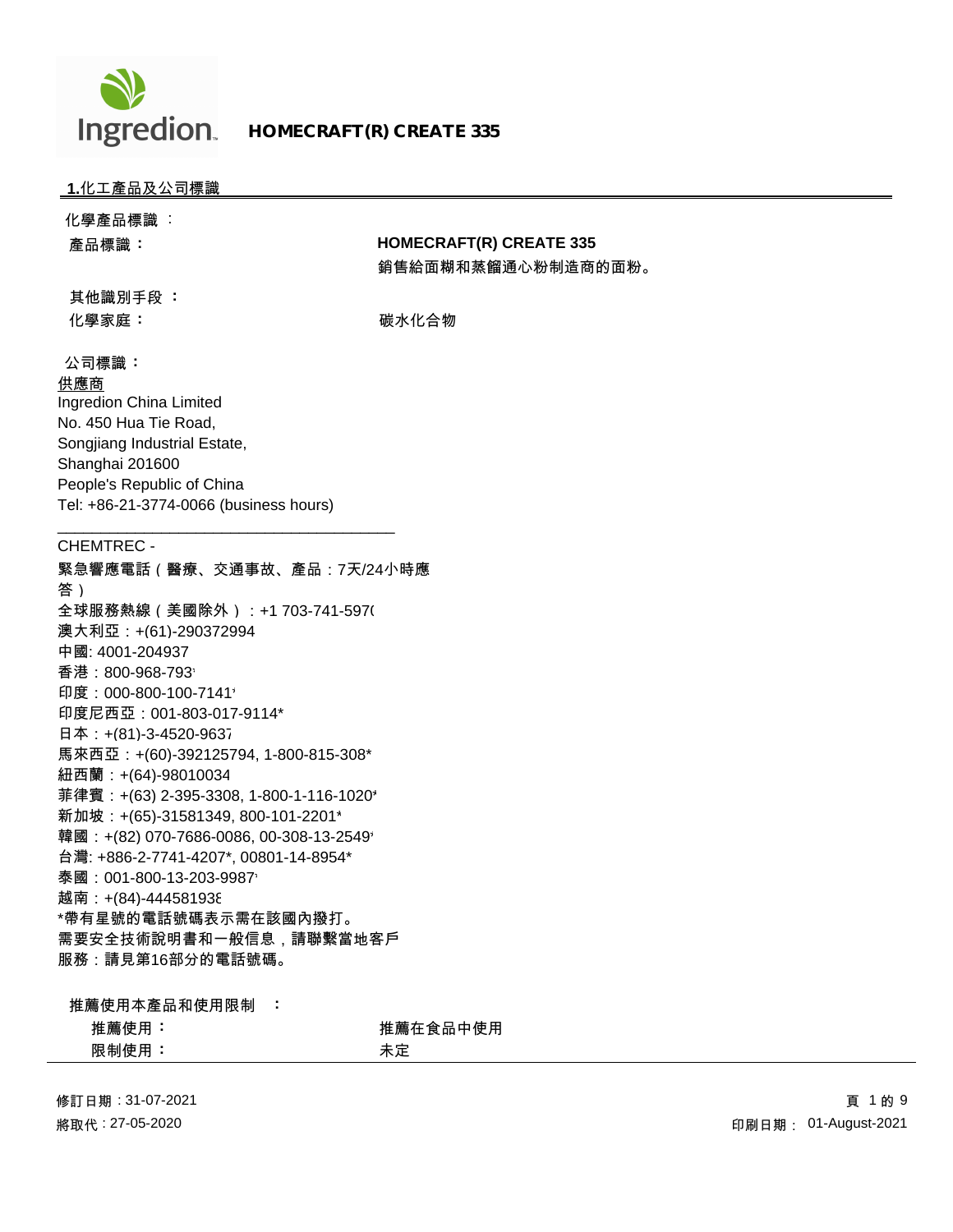

| <u>2.危害識別</u>                                     |              |
|---------------------------------------------------|--------------|
| 緊急情況概述:                                           | 沒有其他可用的健康信息。 |
|                                                   |              |
| GHS危害類別:                                          |              |
| 按照CNS<br>15030分類和化學品標籤分類 :                        | 未歸類為危險品      |
| 標籤元素:                                             |              |
| 象形:                                               | 無需危險符<br>號   |
|                                                   |              |
| 信號字(s:                                            | 無需信號詞。       |
| 危害聲明:                                             | 無需危險聲明。      |
| 防範說明:<br>預防措施:                                    | 無需任何防範說明。    |
| 物理和化學危害 :                                         |              |
| 物理危害:                                             | 不適用          |
| 化學危害:                                             | 無資料顯示        |
| 健康危害:                                             |              |
| 接觸途徑(例如吸入,皮膚接觸,眼睛<br>接觸,攝入):                      | 完全不知道。       |
| 暴露的頻率和持續時間(例如單次,重<br>複 . 終身 ):                    | 無資料顯示        |
| 有害影響的嚴重程度(例如輕微,中度<br>或重度):                        | 無資料顯示        |
| 靶器官(如肝,腎,肺,皮膚等:                                   | 完全不知道。       |
| 效果類別(例如刺激,皮膚過敏反應<br>出生缺陷,腫瘤,血液學效應等):              | 無資料顯示        |
| 出現暴露後的症狀和跡象 :                                     | 完全不知道。       |
| 暴露後已知情況加劇 :                                       | 無資料顯示        |
| 與能夠增加毒性的其他化學物質的相<br>互作用(例如甲基乙基酮能夠增強正<br>己烷的神經毒性): | 無資料顯示        |
|                                                   |              |

**環境危害:** オンファイル のうちゃく 不適用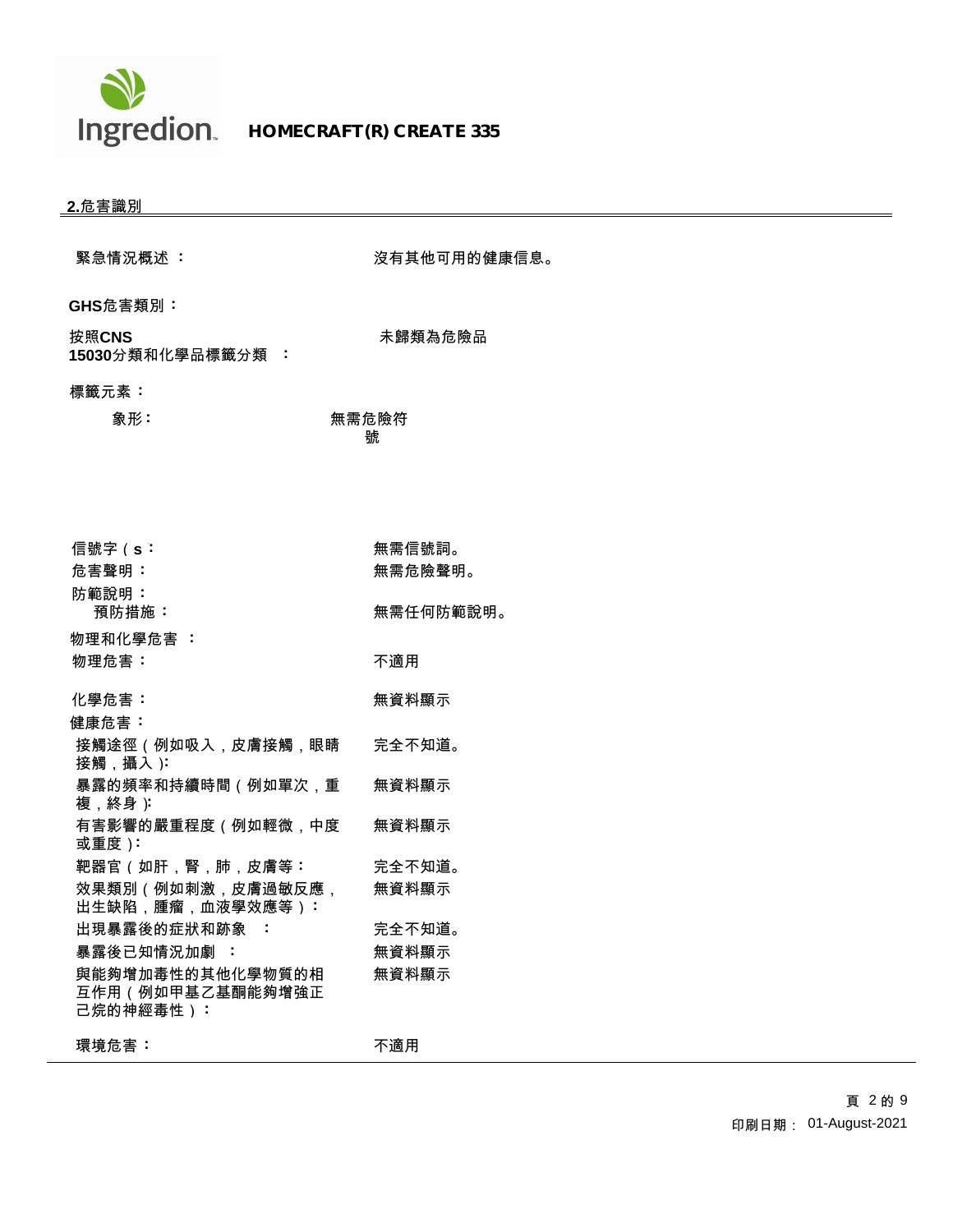

# 塵埃粒子可能造成物理刺激。具有灰塵爆炸的可能性。 塵埃粒子可能造成物理刺激。具有灰塵爆炸的可能性。 近於純白的 粉末。 澱粉氣味 氣味 眼睛 : 微粒可能刮傷眼睛表面,並引起機械刺激。<br>皮膚接觸 <sup>:</sup> 低毒 吸入 **:** 該產品會產生壹種令人討厭的灰塵,應將其限制在每立方米10毫克。<br> 低口服毒性。 低口服毒性。<br>完全不知道。 未分類的危害 :

# **3.**成分組成**/**信息

皮膚接觸:

### 物質 **:**

不適用

### 混合物 **:**

| 化學名稱                  | CAS編號<br>● 船冊 切光 | 70 |
|-----------------------|------------------|----|
| <sup> </sup> 沒有歸類為危險品 |                  |    |
|                       |                  |    |

#### **4.**急救措施

| 急救措施說明 :<br>吸入:               | 移到空氣新鮮的地方。如果刺激持續,尋求醫療治理。                    |
|-------------------------------|---------------------------------------------|
| 眼神接觸:                         | 如癥狀發展.尋求醫療救護。 撐開眼瞼.用眼睛清洗液或清水沖洗眼<br>睛以除去顆粒物。 |
| 皮膚接觸:                         | 用肥皂和水清洗皮膚。                                  |
| 食入:                           | 完全不需要。                                      |
| 最重要的症狀和健康影響 :<br>建議保護急救應急人員 : | 塵埃粒子可能造成物理刺激。具有灰塵爆炸的可能性。<br>無資料顯示           |
| 給醫生的特別提示 :                    | 完全不知道。                                      |
| <u>5.消防措施</u>                 |                                             |
|                               | 干粉 二氧化碳 水露 沟沫                               |

| 適合的滅火劑 :   | 干粉 二氧化碳 水霧 泡沫                         |
|------------|---------------------------------------|
| 不合適的滅火介質 : | 完全不知道。                                |
| 特定危害:      | 如果灰塵與空氣混合達到危險的劑量,同時有引燃源存在,則可能爆<br>炸。  |
| 有害燃燒產物:    | 該產品不會自動分解。典型的燃燒產物為壹氧化碳、二氧化碳、氮氣<br>和水。 |
| 防火措施和防護措施  | 無特殊程序。                                |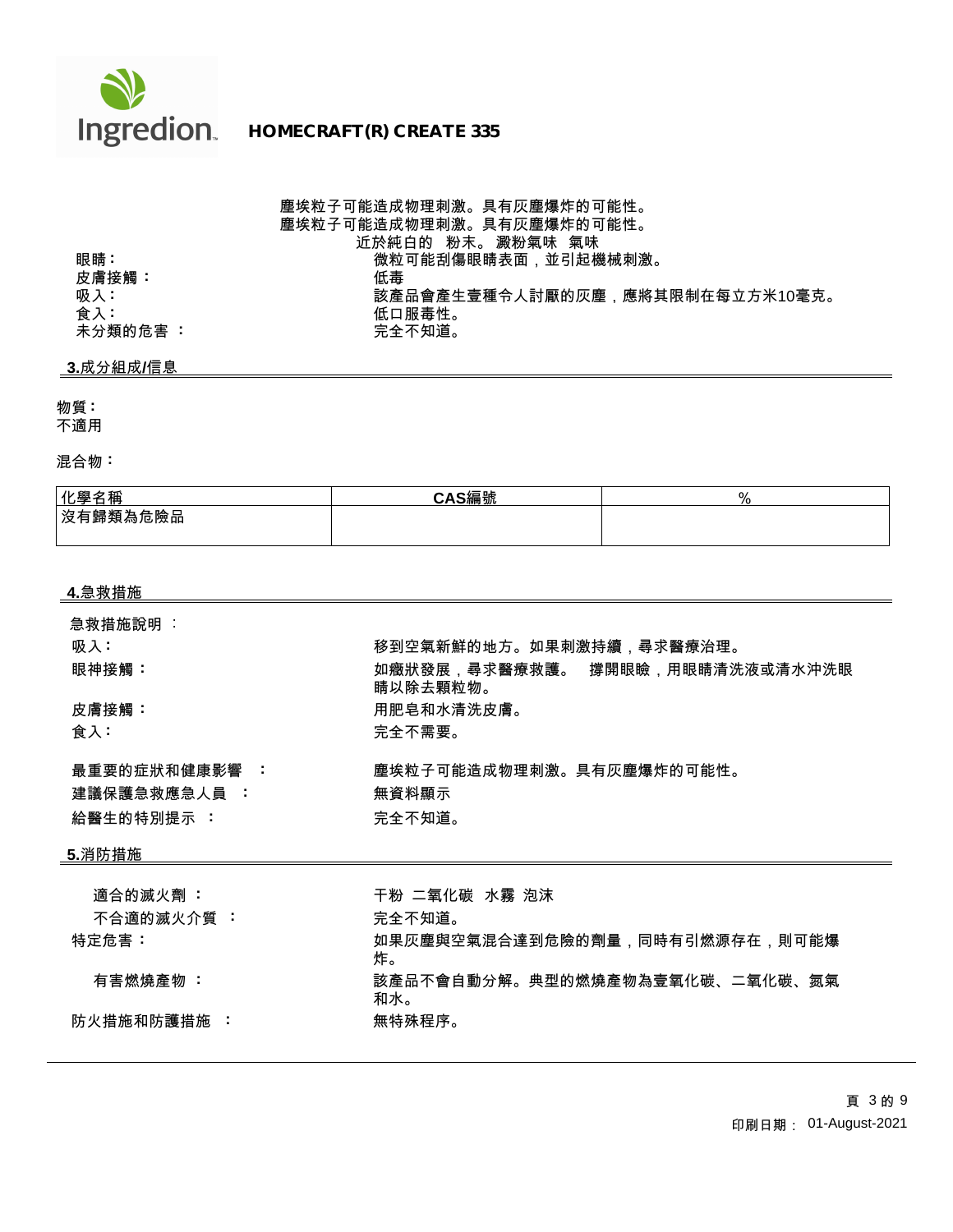

# **6.**意外洩漏措施

| 個人預防措施,防護設備和應急程序 :         | 使用所需的個人防護設備。                                   |                                  |                      |
|----------------------------|------------------------------------------------|----------------------------------|----------------------|
| 環境預防措施 :                   | 無資料顯示                                          |                                  |                      |
| 用於遏制和清理化學品洩漏的方法和材料<br>小洩漏: | Refer to information provided for large spills |                                  |                      |
| 大量洩漏:                      | 清或吸清並置於和使得 容器內進行棄置。                            | 應該遵守有關"討厭的灰塵"的壹般預防措施。避免長時間吸入塵埃。掃 |                      |
| 預防次生災害發生的預防措施 :            | 無資料顯示                                          |                                  |                      |
| 7.處理和儲存                    |                                                |                                  |                      |
| 處理:                        | 執行處理化學物質的正常預防措施。                               |                                  |                      |
| 存儲:                        |                                                |                                  |                      |
| 安全儲存的條件 :                  |                                                |                                  |                      |
| 特殊靈敏度:                     | 未定                                             |                                  |                      |
| 對靜電的敏感性:                   | 是的                                             |                                  |                      |
| 其他注意事項:                    | 避免將粉塵擴散到空氣中。防止塵埃在表面聚積。                         | 在正常使用條件下小心處理,最大限度地減少灰塵的產生。       |                      |
| 要避免的材料/化學不相容性 :            | 無資料顯示                                          |                                  |                      |
| <u>8.接觸控制/個人防護</u>         |                                                |                                  |                      |
| 職業接觸限值 :                   |                                                |                                  |                      |
| 化學名稱                       | 台灣 - 職業接觸限值 -<br><b>TWA</b>                    | 台灣職業暴露限制 -<br><b>STELs</b>       | 台灣 - 職業暴露限制 -<br>天花板 |
| Not listed.                |                                                |                                  |                      |
|                            |                                                |                                  |                      |
| 監測方法:                      | 無資料顯示                                          |                                  |                      |
| 工程控制:                      | 無資料顯示                                          |                                  |                      |
| 個人保護設備:                    |                                                |                                  |                      |
| 呼吸系統防護:                    | 無資料顯示                                          |                                  |                      |
| 眼睛和臉部保護:                   | 建議配戴安全眼鏡。                                      |                                  |                      |
| 皮膚和身體保護 :                  |                                                |                                  |                      |
| 手部保護:                      | 無資料顯示                                          |                                  |                      |
| <u>9.理化性質</u>              |                                                |                                  |                      |
| 外觀 (物理狀態,顏色等):             |                                                |                                  |                      |
| 物理狀態:                      | 粉末。                                            |                                  |                      |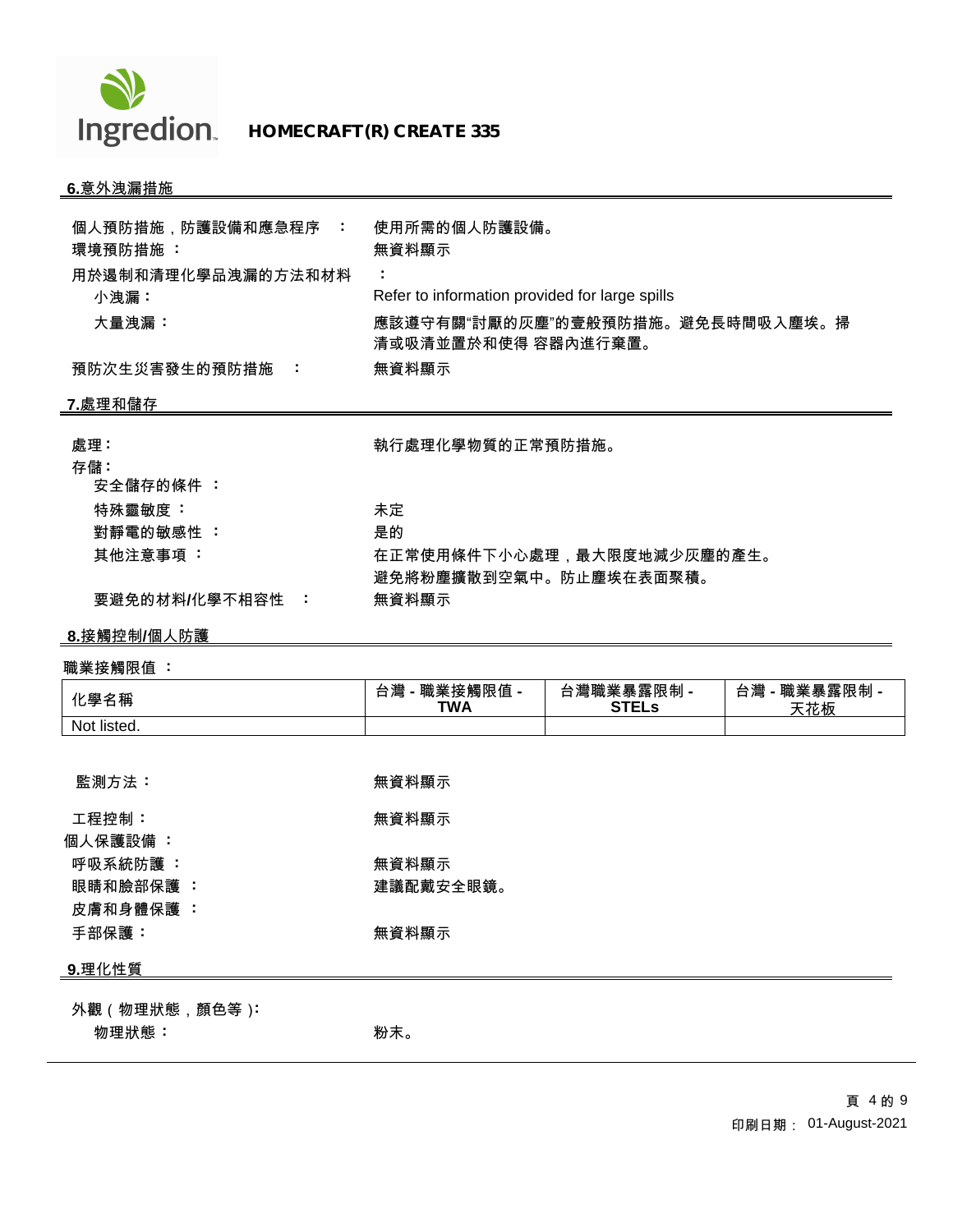

# **HOMECRAFT(R) CREATE 335**

| 顏色:                               | 近於純白的     |
|-----------------------------------|-----------|
| 氣味和必要的氣味閾值 :                      |           |
| 氣味:                               | 澱粉氣味      |
| 氣味閾值:                             | 未定        |
| pH值:                              | 未定        |
| pH (1%)溶汗                         | 大約6       |
| 熔點 ( °C:                          | 未定        |
| 凝固點(°C:                           | 無資料顯示     |
| 沸點,初始沸點和沸程(°C):                   | 無資料顯示     |
| 閃點 ( °C:                          | 無資料顯示     |
| 閃點法:                              | 未定        |
| 爆炸極限[%(體積分數)]上限:                  | 未定        |
| 爆炸極限[%(體積分數)]降低:                  | 未定        |
| 相對密度:                             | 1.5000000 |
| 可溶性:                              | 不溶解的      |
| 辛醇/水分配係數:                         | 未定        |
| 自燃溫度 ( °C ):                      | 無資料顯示     |
| 分解溫度 ( °C ):                      | 未定        |
| 揮發性有機化合物 (VOC)含量和揮發<br>物百分比:      | 未定        |
| 蒸發率:                              | 不適用       |
| 易燃性(固體,氣體)                        | 未定        |
| 蒸汽壓力:                             | 未定        |
| 蒸氣密度:                             | 未定        |
| 粘性:                               | 未定        |
| 分解熱:                              | 未定        |
| 按重量計的揮發物 :                        | 未定        |
| 分子式:                              | 未定        |
| 分子量:                              | >10000    |
| 液體密度:                             | 未定        |
| 揮發性有機化合物 (如應用*-<br>2%固化劑 - 免除和水): | NAP or    |
| 體積密度:                             | 未定        |

# **10.**穩定性和反應性

穩定性 **:** 穩定

危險反應 **:** 不會發生危險的聚合反應。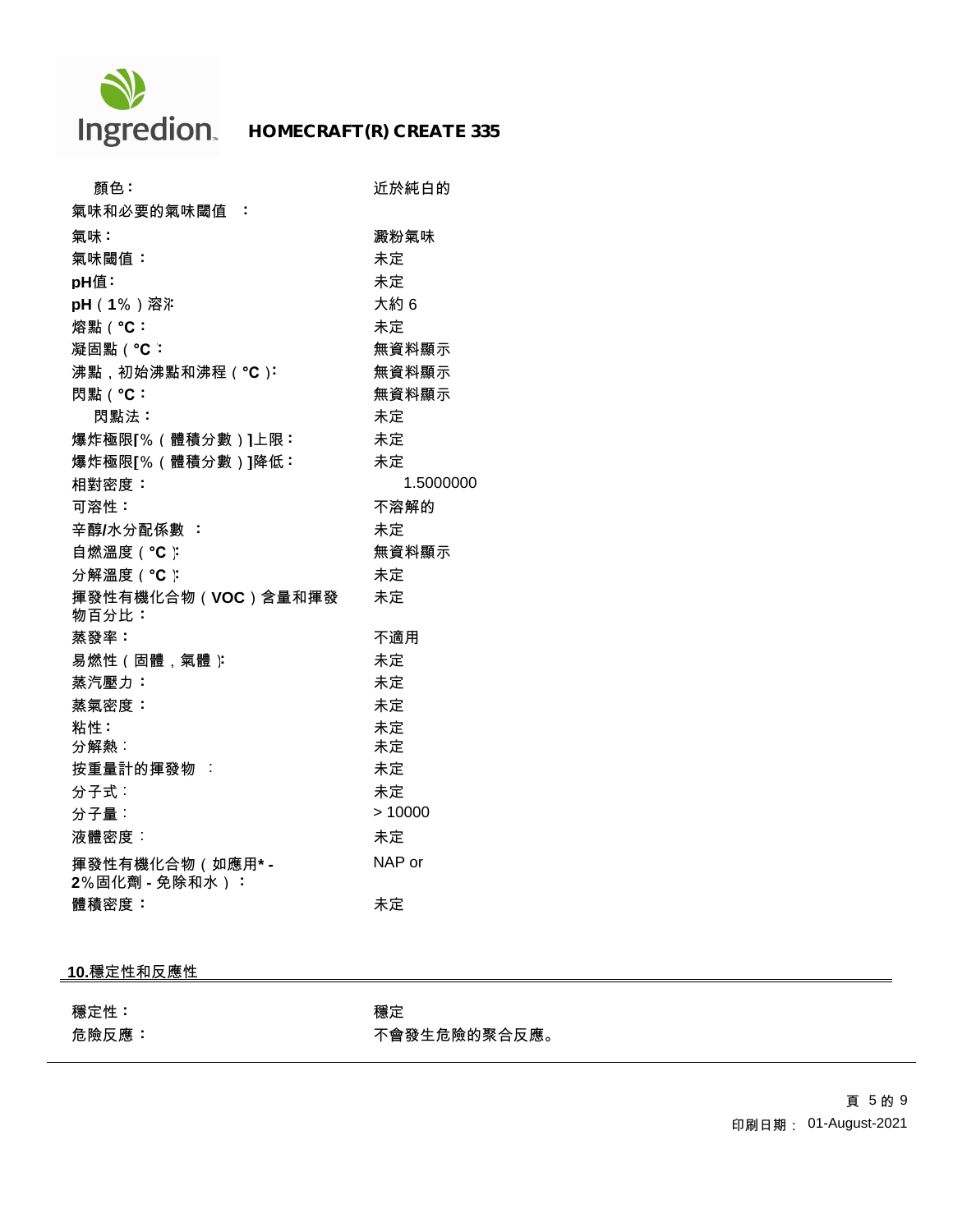

# **Ingredion HOMECRAFT(R) CREATE 335**

應避免的條件 **:** 完全不知道。 不兼容的材料 : **2000年 : 2000年 : 2000年 : 2000年 : 2000年 : 2000年 : 2000年 : 2000年 : 2000年 : 2000年 : 2000年 : 2000年 : 2000年 : 2000年 : 2000年 : 2000年 : 2000年 : 2000年 : 2000年 : 2000年 : 2000年 : 2000年 : 2000年 : 2000年 : 2000年 : 2000年 : 2000** 

危險的分解產物 **:** 該產品不會自動分解。典型的燃燒產物為壹氧化碳、二氧化碳、氮氣 和水。

#### **11.**毒理學資料

#### 毒理作用信息 **:**

#### 急性毒性 **:**

| 化學名稱  | $LD50$ 口服 | LD50皮膚 | <b>LC50吸入</b> |
|-------|-----------|--------|---------------|
| 無資料顯示 |           |        |               |

皮膚刺激或腐蝕 **:**

Based on available data, the GHS classification criteria are not met. 遵守建議的處理和使用條件,不會產生有害的影響。 低毒

眼睛刺激或腐蝕 **:**

Based on available data, the GHS classification criteria are not met.

呼吸系統或皮膚過敏 **:**

Based on available data, the GHS classification criteria are not met.

生殖細胞突變 **:**

Based on available data, the GHS classification criteria are not met.

致癌性 **:**

Based on available data, the GHS classification criteria are not met.

生殖毒性 **:** Based on available data, the GHS classification criteria are not met.

特定目標器官系統毒性 **-** 單次接觸 **:** Based on available data, the GHS classification criteria are not met.

特定目標器官系統毒性 **-** 反復接觸 **:** 不適用。

吸入危害 **:** Based on available data, the GHS classification criteria are not met.

### **12.**生態信息

生態毒性 **:** 無資料顯示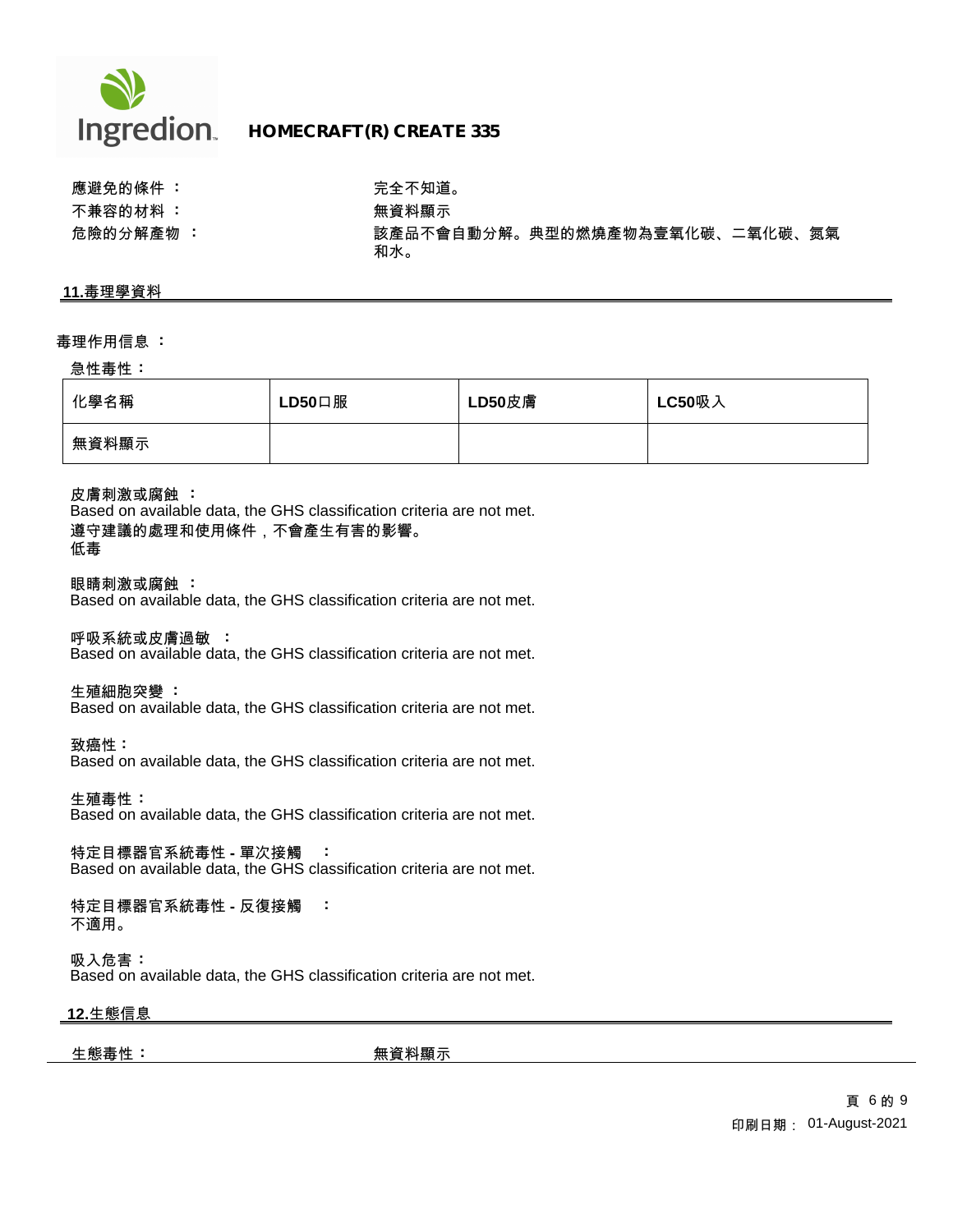

 **HOMECRAFT(R) CREATE 335**

生態毒性數據 **:** 

| 化學名稱                             | CAS編號   | 水生EC50甲殼綱                       | 水生ERC50藻類 | 水生LC50魚 |
|----------------------------------|---------|---------------------------------|-----------|---------|
| 無資料顯示                            |         |                                 |           |         |
| 持久性和可降解性 :                       | 沒有數據    |                                 |           |         |
| 生物累積的潛力:                         | 無資料顯示   |                                 |           |         |
| 在土壤中的流動性:                        | Unknown |                                 |           |         |
| 其他有害環境的影響:                       |         | 完全不知道。                          |           |         |
| 13.廢棄處置                          |         |                                 |           |         |
| 廢物化學品:                           |         | 根據當地/區域/國家適用法規處置廢弃物。            |           |         |
| 空容器警告:                           |         | 空容器可能含有産品的殘畱物;容器倒空後仍要遵守MSDS及標簽警 |           |         |
|                                  | 告。      |                                 |           |         |
|                                  |         |                                 |           |         |
| <u>14.運輸信息</u>                   |         |                                 |           |         |
| 國際危險貨物運輸(GB 12268-2012),鐵路或內河航道: |         |                                 |           |         |
| 聯合國編號:                           | 無資料顯示   |                                 |           |         |
| 聯合國正式運輸名稱:                       | 不適用     |                                 |           |         |
| 聯合國危險分類:                         | 不適用     |                                 |           |         |
| 包裝組:                             | 不適用     |                                 |           |         |
| 國際海上危險貨物運輸(IMDG / IMO):          |         |                                 |           |         |
| 聯合國編號:                           | 無資料顯示   |                                 |           |         |
| 聯合國正式運輸名稱:                       | 不適用     |                                 |           |         |
| 聯合國危險分類:                         | 不適用     |                                 |           |         |
| 包裝組:                             | 不適用     |                                 |           |         |
| 國際空運危險貨物 (IATA):                 |         |                                 |           |         |
| 聯合國編號:                           | 無資料顯示   |                                 |           |         |
| 聯合國正式運輸名稱 :                      | 不適用     |                                 |           |         |
| 聯合國危險分類:                         | 不適用     |                                 |           |         |
| 包裝組:                             | 不適用     |                                 |           |         |
|                                  |         |                                 |           |         |
| 海洋污染物 (是/否) IMDG:                | 未定      |                                 |           |         |
| 特別的預防措施:                         |         | 大量以海運送前先徵查IMO規列。                |           |         |
| 根據MARPOL附則II和IBC規則散裝運            | 未定      |                                 |           |         |

運輸筆記 **:**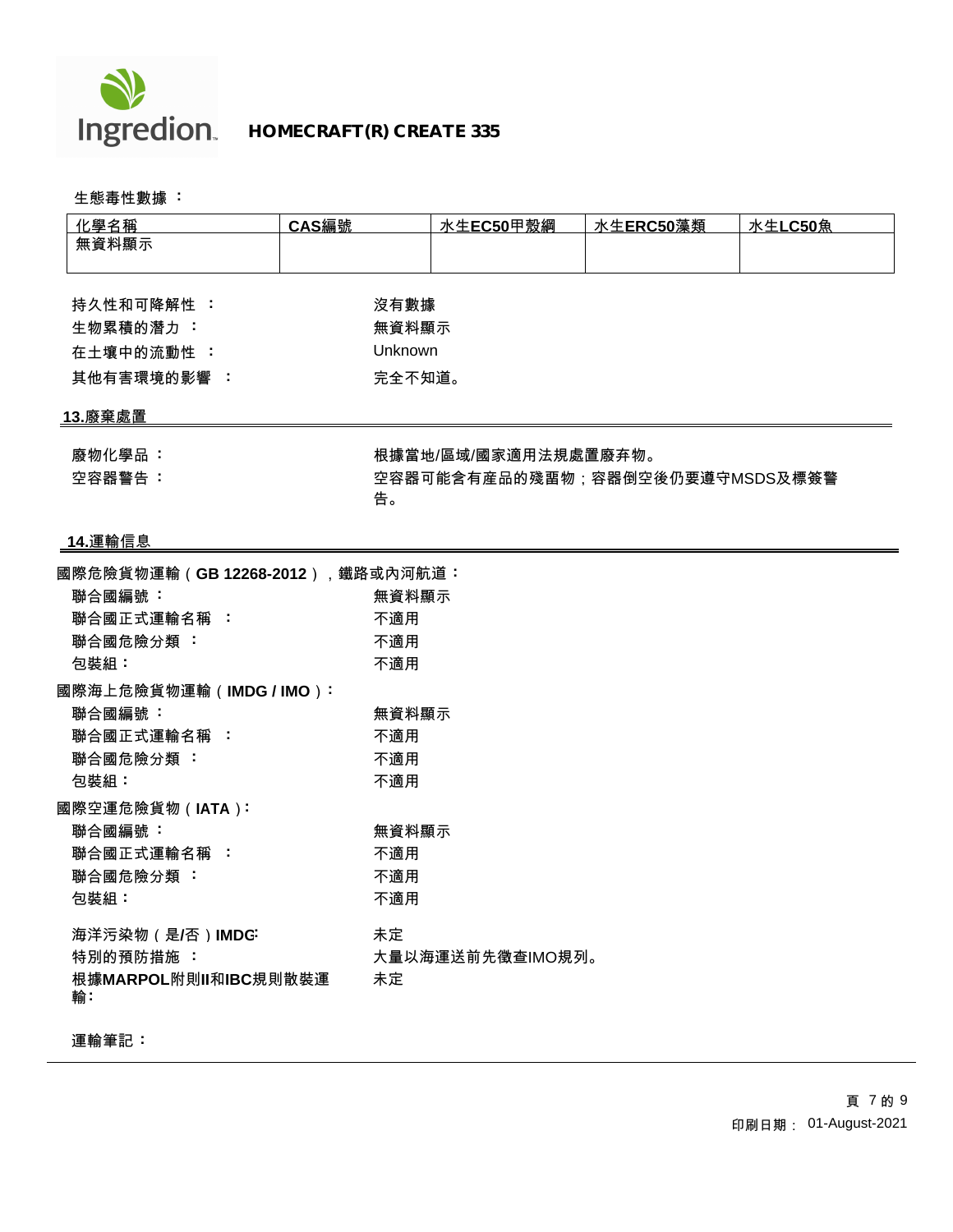

| 交通工具要求 :        |     | 無資料顯示 |
|-----------------|-----|-------|
| 消防和應急設備的要求 :    |     | 無資料顯示 |
| 防止火災,爆炸和靜電放電的要求 | - 1 | 無資料顯示 |
| 不兼容性要求:         |     | 無資料顯示 |
| 路線要求:           |     | 無資料顯示 |
| 其他運輸要求 :        |     | 無資料顯示 |

# **15.**法規信息

美國 (TSCA) **TECA** TECHT TECAT 該材料不列在TSCA庫存表上。不在食品、藥品和化妝品之列。 食品和藥品管理(**FDA**) 21CFR 170.30

## 庫存台灣 **-** 台灣化學物質庫存(**TCSI**) **:**

| 化學名稱  | CAS編號 | 庫存台灣 -<br>台灣化學物質庫存(TCSI) |
|-------|-------|--------------------------|
| 無資料顯示 |       |                          |

# 台灣有毒化學物質管制法禁止處理有毒化學物質 **:**

| 化學名稱  | CAS編號 | 台灣有毒化學物質管制法禁止處理<br>有毒化學物質 |
|-------|-------|---------------------------|
| 無資料顯示 |       |                           |

# 台灣 **-** 消耗臭氧層物質 **:**

| 化學名稱  | \S編號 | !- 消耗臭氧層物質<br>台灣 |
|-------|------|------------------|
| 無資料顯示 |      |                  |

## **16.**其他信息

| 修訂日期:<br>將取代: | 31-07-2021<br>27-05--2020                                           |
|---------------|---------------------------------------------------------------------|
| 修訂號:          | 8                                                                   |
| 修改原因:         | <b>New</b>                                                          |
| 聯系信息 (工作時間):  | 中國/臺灣 / 香港:<br>宜瑞安食品配料有限公司<br>顧客服務專線:+86-21-3774-0066               |
| 縮寫與首字母縮略詞 :   | CAS = Chemical Abstract Service<br>DNEL= Derivative No Effect Level |